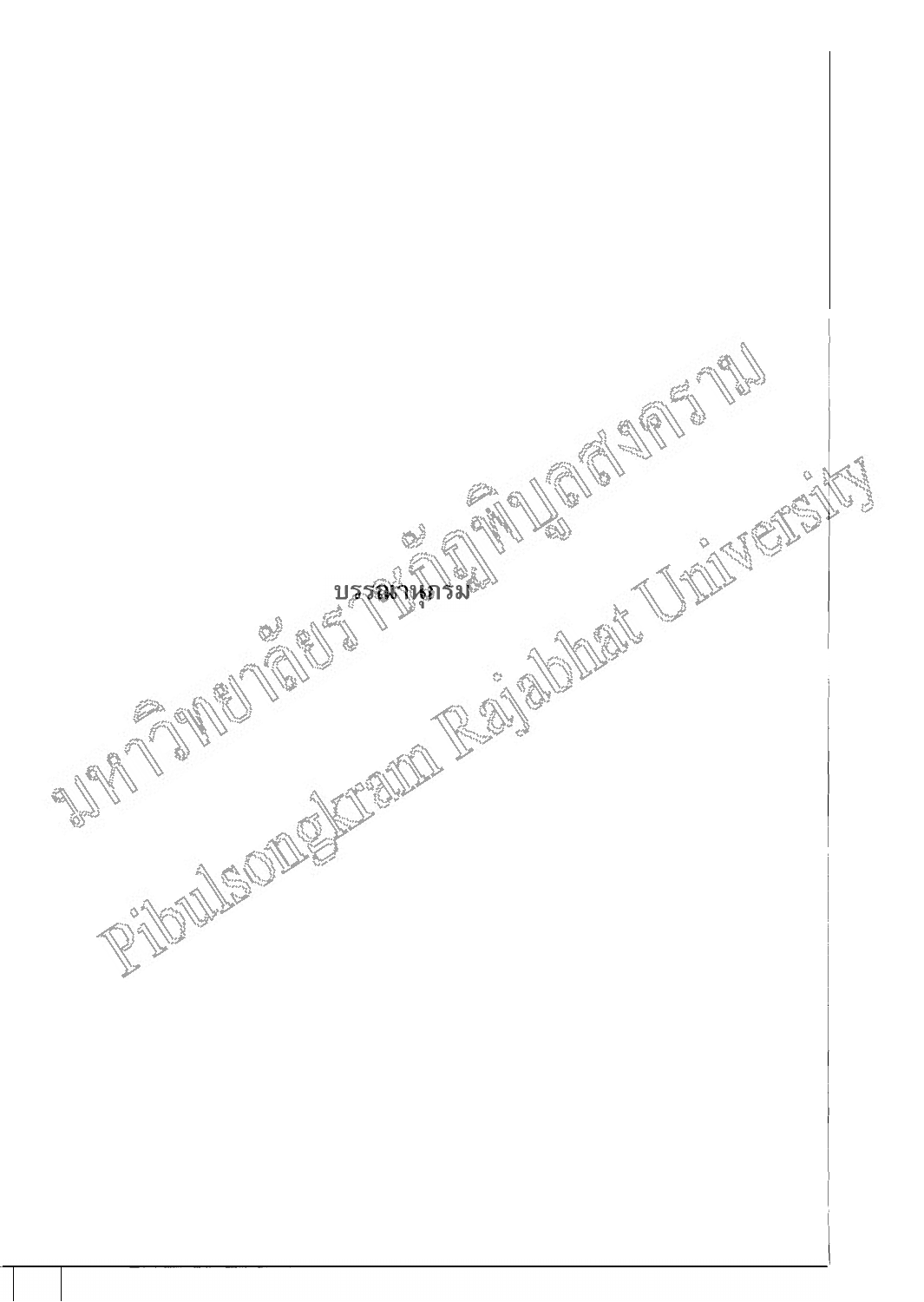## บรรณานุกรม

กาญจนา เกียรติประวัติ. (2524). **วิธีสอนทั่วไปและทักษะการสอน.** กรุงเทพฯ : โรงพิมพ์ ไทยวัฒนาพานิช.

กรมสามัญศึกษา. (2531). การพัฒนาองค์การและทักษะการสร้างความคิดด้านการ บริหาร. กรุงเทพฯ : โรงพิมพ์คุรุสภาลาดพร้าว.

ึกรมอาชีวศึกษา. (2534). **กรมอาชีวศึกษา 50 ปี.** กรุงเทพฯ : วิทยาลัยสารพัดช่างพระน<u>คร</u>

- . (2538). หลักสูตรประกาศนียบัตรวิชาชีพ พุทธศักราช **2538 (ร**ัฐญิ

. (2540). "หลักสูตรประกาศนียบัตรวิชาชีพชั้นสูง พุทธศั<del>ลราช 2540</del>

METERS)

ประเภทวิชาคหกรรม ".

กระทรวงศึกษาธิการ. (2537). หลักสูตรประกาศนียบัตรวิชาชีพ พันธุ์ศักราช 2536. (ฉบับปรับปรุงครั้งที่ 1 พ.ศ.2537).

จรรยา วรรณเวช. (2538). การศึกษาคุณลักษ์ณะพี่พึงประสงค์ตามทัศนะของผู้บริหารั และครูอาจารย์โรงเรียนประสมศึกษาสังกัดสำนักงานการประถมศึกษ์ส จังหวัดสงขลา. วิทยานิพินธ์ปริญญามหาบัณฑิต สงขลา : มหาวิสิยาลัย: ศรีนครินทรวิโร๊ตเกาัติใต้ สั

จรัส คำรัตน์. (2524) คิจามต้องการในการพัฒนาการสอนของครูประถมศึกษาสังกัด <u>อัลน์กิ่งานตารประถมศึกษาจังหวัดมหาสารคิงม</u>ุ่ วิทิยานิพนธ์ปริญญา

มหาบัณฑิต มหาสารคาม : มหาวิทยาลัยศรีนิศรีนทร์วิโรฒ มหาสารคาม. นิยมีจิต เนื้อกศรี. <sub>(</sub>2535). ความคิดเห็นชองผู้บริหารและอ**าจารย์เกี่ยวกับการพัฒนา** บุคลากรคณะวิชาคหิกรัรมิศาสตร์สถานศึกษากลุ่มภาคกลางกรมอาชีวศึกษา. วิทยานิพนธ์ปริญญามหาบัณฑิต กรุงเทพฯ : มหาวิทยาลัยเกษตรศาสตร์.

ชาญชัย อาจิณสมาจุจร $\langle$  (2522). การบริหารการศึกษา. กรุงเทพมหานคร : โรงพิมพ์ศาสนา. ชุมพล ตามพระพัดกับ (2541). คุณลักษณะของครูช่างอุตสาหกรรมตามความคิดเห็น ึงยิ่งผู้บริหารครูช่างอุตสาหกรรมและนักศึกษาวิทยาลัยเทคนิค 4 จังหวัด ้ชายแดนภาคใต้สังกัดกรมอาชีวศึกษา. วิทยานิพนธ์ปริญญามหาบัณฑิด

กรุงเทพฯ : มหาวิทยาลัยศรีนครินทรวิโรฒ ประสานมิตร.

ไชยศ เรื่องสุวรรณ. (2533). **เทคโนโลยี่การศึกษา : การออกแบบและพัฒนา.** กรุงเทพฯ : โอ เอส พริ้นตึ๊ง เฮ้า.

ถาวร สารวิทย์. (2523). อุตสาหกรรมศิลป์สำหรับครูประถมศึกษาและมัธยมศึกษา. พิษณุโลก : คณะศึกษาศาสตร์ มหาวิทยายาลัยนเรศวร.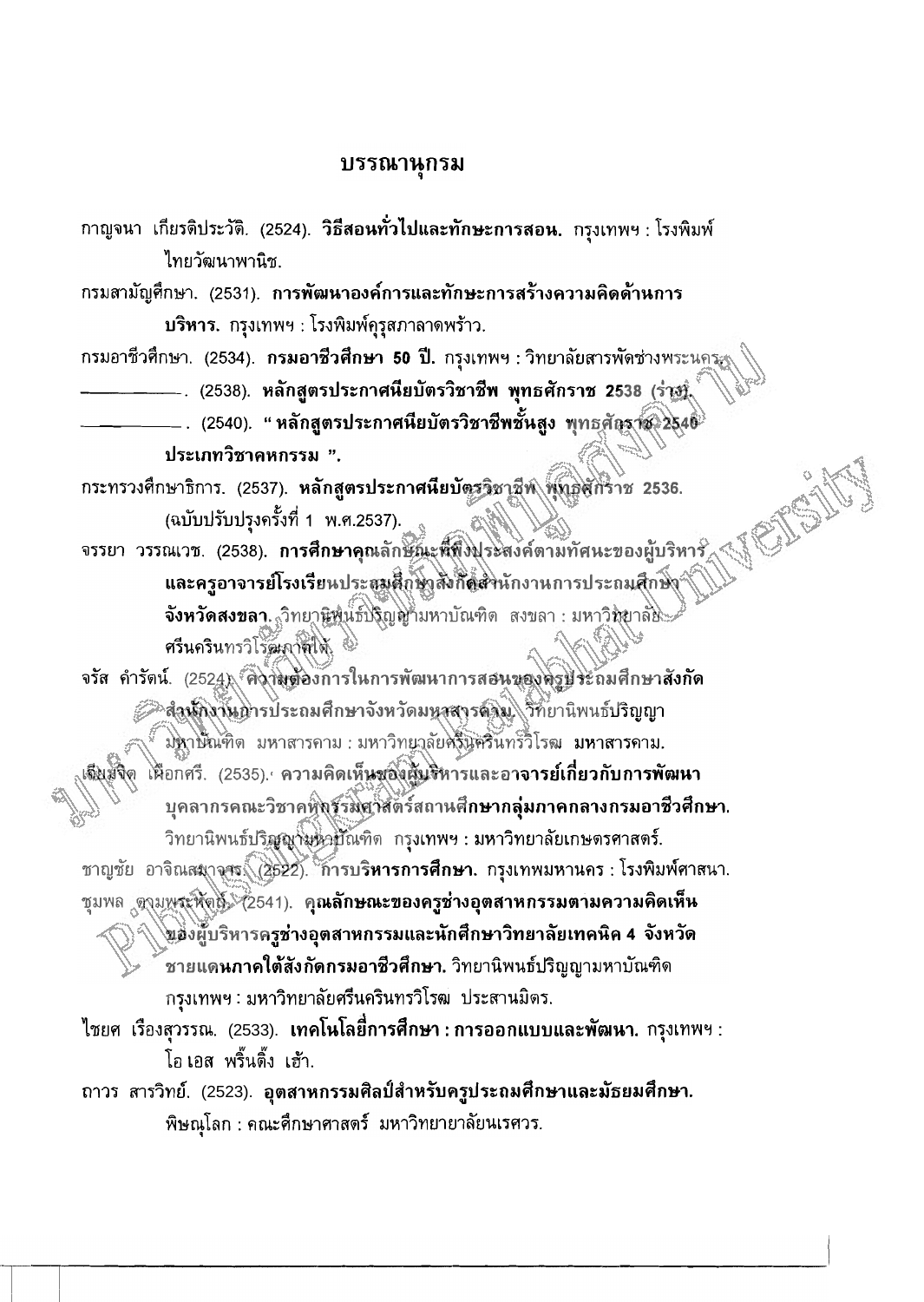ทวีรัสมี ธนาคม. (2538, มกราคม-เมษายน). " คหกรรมศาสตร์ในยุคโลกาภิวัฒน์ " วารสาร เศรษฐศาสตร์. 25(300) : 15.

- ีทิพานี สมบัติ. (2529). ความคิดเห็นของผู้บริหารสถานศึกษาและอาจารย์ที่มีต่อสภาพ การจัดการเรียนการสอนประเภทวิชาคหกรรมตามหลักสูตรประกาศนียบัตร วิชาชีพ พุทธศักราช 2524 ในสถานศึกษาสังกัดกรมอาชีวศึกษาของกลุ่ม ี สถานศึกษาที่ 2. วิทยานิพนธ์ปริญญามหาบัณฑิต กรุงเทพฯ : จุฬาลงกรณ์ มหาวิทยาลัย.
- ทิพาวรรณ เฟื่องเรือง. (2537). ความคิดเห็นของผู้บริหารและอาจารย์ผู้สอนคณะวิชา็ คหกรรมในการจัดการเรียนการสอนหลักสูตรวิชาชีพระยะสั้น พุทธพักราช 2533 ในวิทยาลัยสาะพัดช่าง ค กลาง. วิทยานิพนธ์ปริญญามหาบัณฑิต สถาบันเทคโนโลยี่พระจอมเกล้จ้า คุณทหารลาดกระนั่ง สั
- ทิวา อ่อนนุช. (2537). **ความต้องการพัฒนาสม**รรถกั่วพูดิจริสิจนิของครู-อาจารย์ ประเภทวิชาคหกรรมวิทยาลัยอาชีว์ศีสต์ (นโขติกรุงเทพมหานคร. วิทยานิพนธ์ปริญญามหาบัณฑิต (สตั้งบันเทีย์ไมโลยี่พระจอมเกล้าเจ้าคุณพิงสุริ) ลาตกระบัง.

METERS!

- ธวัชชัย จิรฉายากุล. (2527). จุดพมามสำหรับการเรียนการสอนและพัฒนาหลักสูตร : แนวคิดแสะแห้วฟฏิบัติ. กรุงเทพฯ : โอ เอส พรินติ้งเฮ้า
- ธำรง บัวศรี. (253 ) ทฤษฎีหลักสูตรการออกแบบและการพัฒนา. กรุงเทพฯ : โรงพิมพ์ ไอราวัณภารพิมพ์.
- นุพพิงษ์ ไบญ์จึดราดุลย์. (2525). ภาวะผู้นำหรือประมุขศิลป์. กรุงเทพฯ : ภาควิชา ้การบริหารการศึกษา (คณะสิริสตร์ จุฬาลงก**รณ์มหาวิทยาลัย**, ันิ๊พนธ์ กินาวงศ์. (2523). หลักเมื่องิตันเกี่ยวกับก**ารบริหารโรงเรียนและการนิเทศการ** 
	- ศึกษา. พิษณุโลก. มหาวิทยาลัยศรีนครินทรวิโรฒ พิษณุโลก.
- บรรจง ชูสกุลชูจุดิ (2531). " แนวคิดในการปรับปรุงหลักสูดรเคษตรศาสตร์และคหกรรม ์ศิจิสตร์เพื่อการมีงานทำของเทคโนโลยี่ราชมงคล " ๘**ตรครู.** 30 พฤศจิกายน. บำรุง กลิตเจริญ. (2534). ความต้องการในการพัฒนาการสอนของครูประถมศึกษา ี สังกัด <sub>ผ</sub>ำนักงานกา<del>ะ</del>ประถมศึก<del>⊲ </del>จังหวัดมหาสาะคาม วิทยานิพนธ์ปริ<u>ช</u>ญา
- ้มหาบัณฑิต มหาสารคาม : มหาวิทยาลัยศรีนครินทรวิโรฒ มหาสารคาม. ึบุญเทียม เจริญยิ่ง. (2532). อาช**ีวศึกษาเพื่อการพัฒนาประเทศ.** กรมอาชีวศึกษา.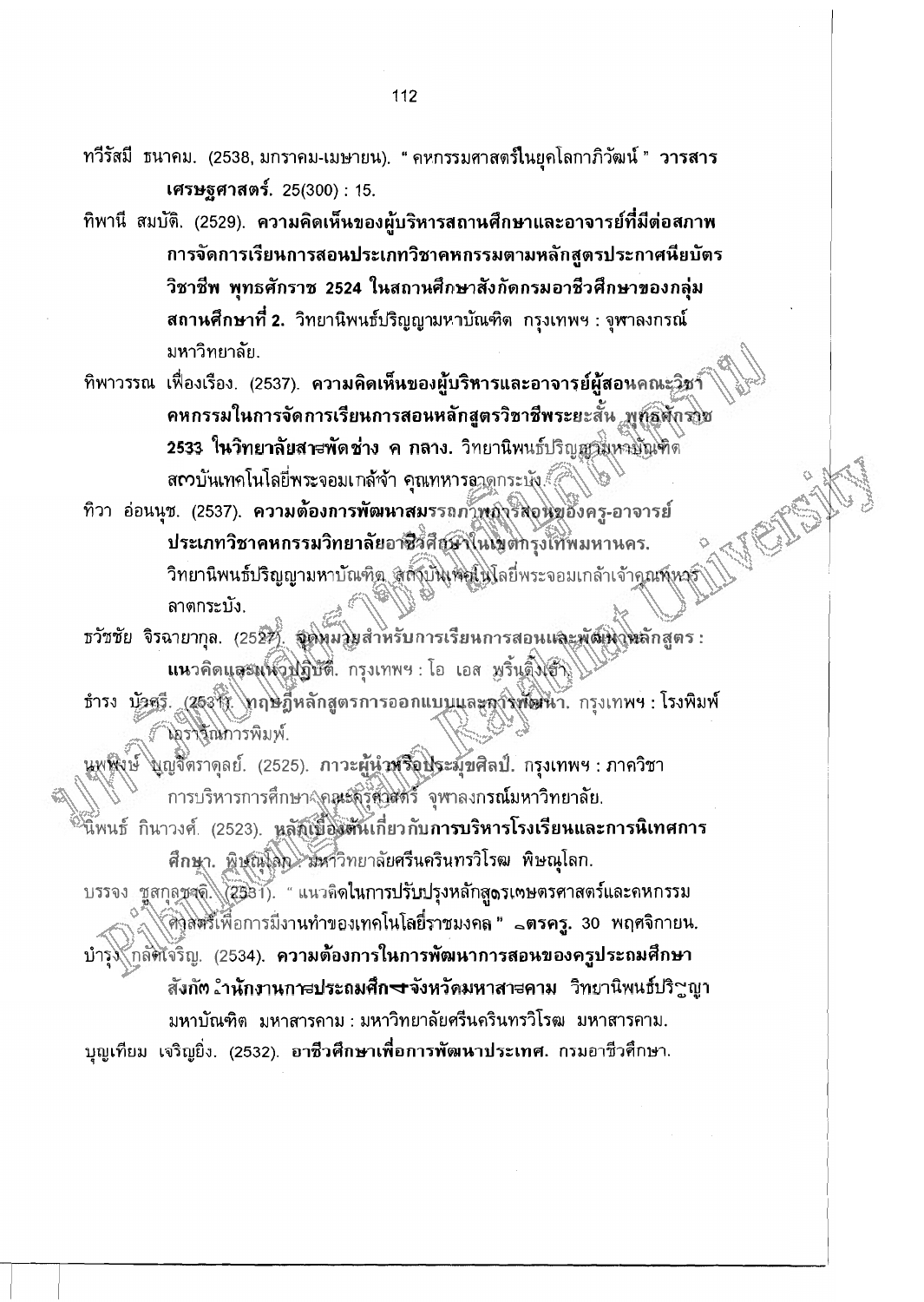- ปภาพิต สุภารัตน์. (2543). ศึกษาปัญหาการจัดการศึกษาประเภทวิชาคหกรรม ตาม ความคิดเห็นของผู้บริหารและครู-อาจารย์ สถานศึกษาสังกรมอาชีวศึกษา ึ กลุ่มภาคใต้. วิทยานิพนธ์ปริญญามหาบัณฑิต สถาบันเทคโนโลยี่พระจอมเกล้า เจ้าคุณทหารลาดกระบัง.
- ีประชา ผ่องใส. (2530). การวิเคราะห์องค์ประกอบของบุคลิกภาพ ความเป็นไทยของ ้นักเรียนชั้นประถมศึกษาปีที่ 6 สังกัดกรุงเทพมหานคร. วิทยานิพนธ์ปริญญา มหาบัณฑิต กรุงเทพฯ : มหาวิทยาลัยศรีนครินทรวิโรฒ ประสานมิตร.
- ี ประดิษฐ์ กำเนิด. (2545). คุณลักษณะที่พึงประสงค์ของผู้บริหารสถานศึกษาที่เอื้อต่อ การจัดการศึกษาตามพระราชบัญญัติการศึกษาแห่งชาติ w.a.2542 ตาม ทัศนะของครู อาจารย์โรงเรียนประถมศึกษา สังกัดสำนักฐานการประถม **ศึกษาจังหวัดสโขทัย.** วิทยานิพนธ์ปริญญามหาบัณฑิตส์สาปันระชภัฏพิบูลสงคราม TEMPET พิษณุโลก.
- ประสิทธิ์ พรหมอ่อน. (2538). การศึกษาคุณลี้หัษสุรุฆองประธานที่สุ่มโรงเรียนตาม ความต้องการของผู้บริหารโรงเรียนและครูอิงจารย์สังกัดสำนักงาน การประถมศึกษาจังหวัดสังทุลา มิทัยานิพนธ์ปริญญามหาบัณฑิต สงขอว มหาวิทยาลัยศรีนิครินิพรวิโรฒภาคใด้.

ประหยัด สายวิเชียร. (2536) อิวามรู้เรื่องคหกรรมศาสตร์. กรุงเทิฟฯ: ชั้นบรรณ 23 การพิมพิ

wni สัตยธรรม (2824). เทคนิคการสอนอย่างมีประสิทธิภาพ. กรุงเทพฯ : โรงพิมพ์ เรือนแก้ว.

ผุสดิ์ สัดยมานะ. (2514). การบริหารรัฐกิจิ์ สงขลา : มงคลการพิมพ์. <sup>2</sup>พนัส หันนาคินทร์. (2513). ห**ลักกรรมริหารโรงเรียน. กรุงเทพฯ : วัฒนพาณิช**. พิฆเณศ โคกทอง (2544) ดูสเล็กษณะที่เป็นจริงและพึงประสงค์ของผู้บริหารโรงเรียน ตามที่สินะของพนักงานครูเทศบาลในโรงเรียนสังกัดเทศบาลเขตการศึกษา 7.

(วิชิยิ์ชั้นพนธ์ปริญญามหาบัณฑิตสถาบันราชภัฏพิบูลสงครามพิษณุโลก. พินิจ (ขึ้มท้อง. (2535). คุณลักษณะที่พึงประสงค์ของครูจริยศึกษาในโรงเรียนประถม ์ศึกษาสังกัดสำนักงานการประถมศึกษาจังหวัดมหาสารคาม ตามความคิด ้เห็นของผู้บริหารโรงเรียน ศึกษานาเทศน์ ครู และผู้ปกครองนักเรียน. วิทยานิพนธ์ปริญญามหาบัณฑิด มหาสารคาม : มหาวิทยาลัยศรีนครินทรวิโรฒ มหาสารคาม.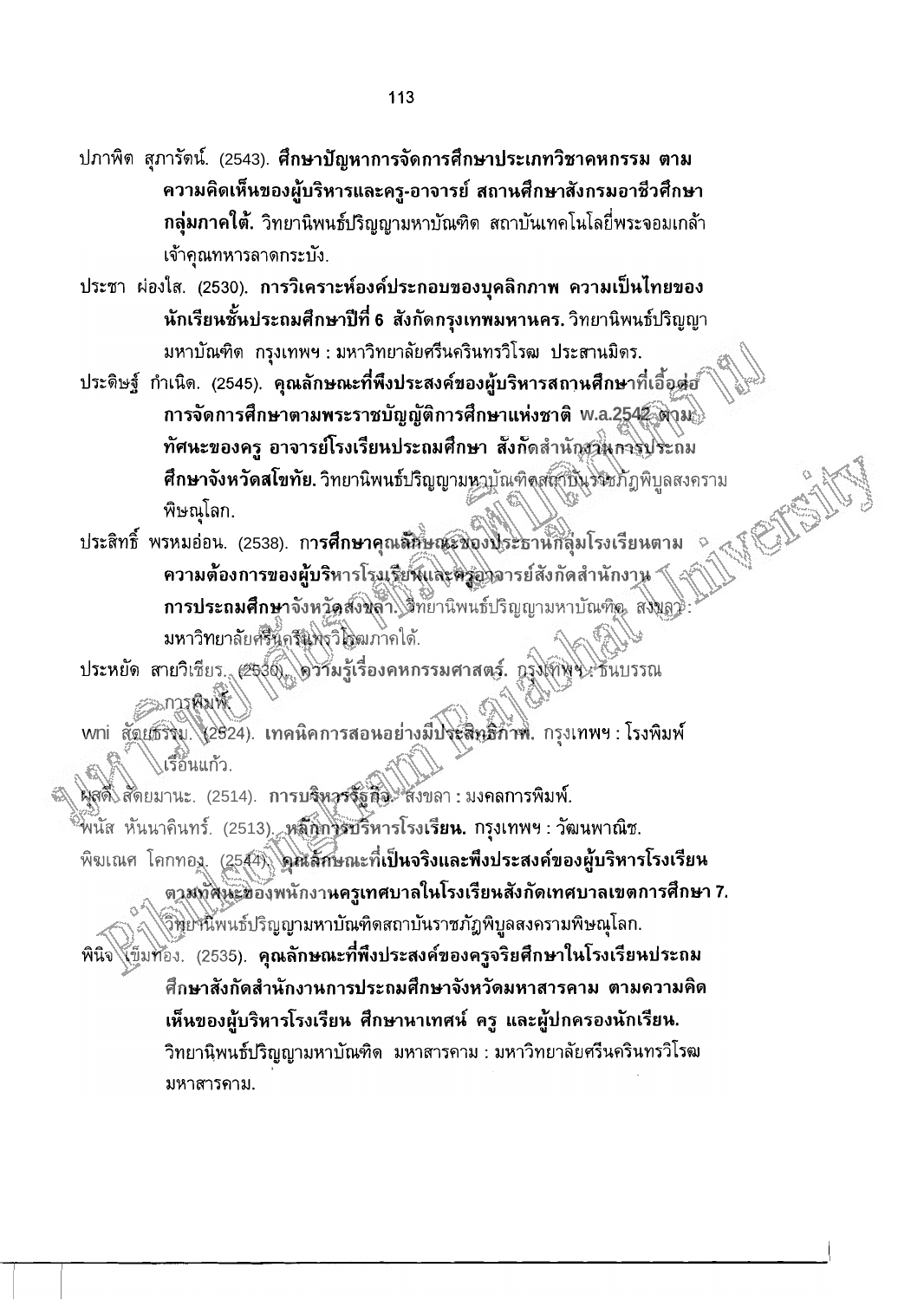ีพิณทิพย์ บริบูรณ์สุข. (2525). "การเดรียมคนเพื่อประกอบอาชีพ " วารสารคหกรรม เศรษฐศาสตร์. (ดูลาคม).

พจน์ สะเพียรชัย. (2529). "การบริหารงานการศึกษา " เดลินิวส์. 10 กรกฎาคม.

ี ภัทรา นิคมานนท์. (2529). การประเมินผลและการสร้างข้อสอบ. กรุงเทพฯ : โรงพิมพ์ อักษรบัณฑิต.

้ภิญโญ ศัพท์อนันด์. (2536). การศึกษาพฤติกรรมผู้นำของผู้บริหารโรงเรียนตามความ ี่ ต้องการของครู อาจารย์โรงเรียนประถมศึกษาสังกัดเทศบาลในจังหวัดสงขลา.∛ ้วิทยานิพนธ์ปริญญามหาบัณฑิด สงขลา : มหาวิทยาลัยศรีนครินทรวิโรฒภาคใต้

้ เมธี ปิลันธนานนท์. (2534). " ภาวะผู้นำของนักบริหารอาชีวศึกษาที่พึงประสงค์ในพิสิจรรษ หน้า " ใน กรมอาชีวศึกษา 50 ปี 2584 - 2534. กรุงเทพฯ สมภาจิมุมาลัย สารพัดช่างพระนคร.

SEALED ! มหาวิทยาลัยสุโขทัยธรรมมาธิราช. (2528). ระบบการเรียนการสอน. ันนทบุรี : โรงพิมพ์ สุโขทัยธรรมมาธิราช.

ุมหาวิทยาลัยสงขลานครินทร์. (2530). สรุปผลทั้งวิสาร์ขางโร่องคุณลักษณะของผู้บริหาร์ โรงเรียนที่ส่งผลต่อการใช้การตีกษาเพื่อพัฒนาชุมชน. สงขลา, มหาวิทยาลัย สงขลานครินท์รี่

ยุวดี กาญจนนับฐิดิ, มูวพุะ ปิติสิงศะ และพูนสุข เวชวิฐาน,(2533) อิตกสารการสอนชุด : ประสบสารณ์วิชาชีพคหกรรมศาสตร์ หน่วย (ฟิกร์มทัพฯ : ห้างหุ้นส่วนจำกัด ำใจกังการพิมพ์.

ยมด์ ชุ่มจิต (2531). ความเป็นครู. กรุงเทพ์ โอเดียนสโตร์.

จะเบียบ อรชร. (2537). มูลเหตุถูงใจในการเข้าศึกษาวิชาคหกรรมของนักเรียนระดับ ประกาศนียบัตรวิชาชีพสังกัดกองวิทยาลัยเทคนิคกรมอาชีวศึกษาภาคตะวัน ออกเฉียงเหนือ\ วิทยานิพนธ์ปริญญามหาบัณฑิตสถาบันเทคโนโลยีพระจอมเกล้า เจ้าคุณพิหารลาดกระบัง.

วัศปี สินาส์แหนะ (2523). " คุณลักษณะความเป็นผู้นำ " วารสารรามคำแหง. 44-46 : ี มกราคม.

โรนัล อี โจนส์ และจอห์น อาร์ ไรด์. (2539). **เทคโนโลยีสู่การปฏิวัติ.** แปลจาก 1mplement Technology Education. โดย เปรื่อง กิจรัดนี้. กรุงเทพฯ : โรงพิมพ์ กรมวิชาการ.

ีวิจิด วรุดบางกุล และสุพชญา ธีรกุล. (2523). **การนิเทศการศึกษา.** กรุงเทพฯ : โรงพิมพ์ พิฆเณศ.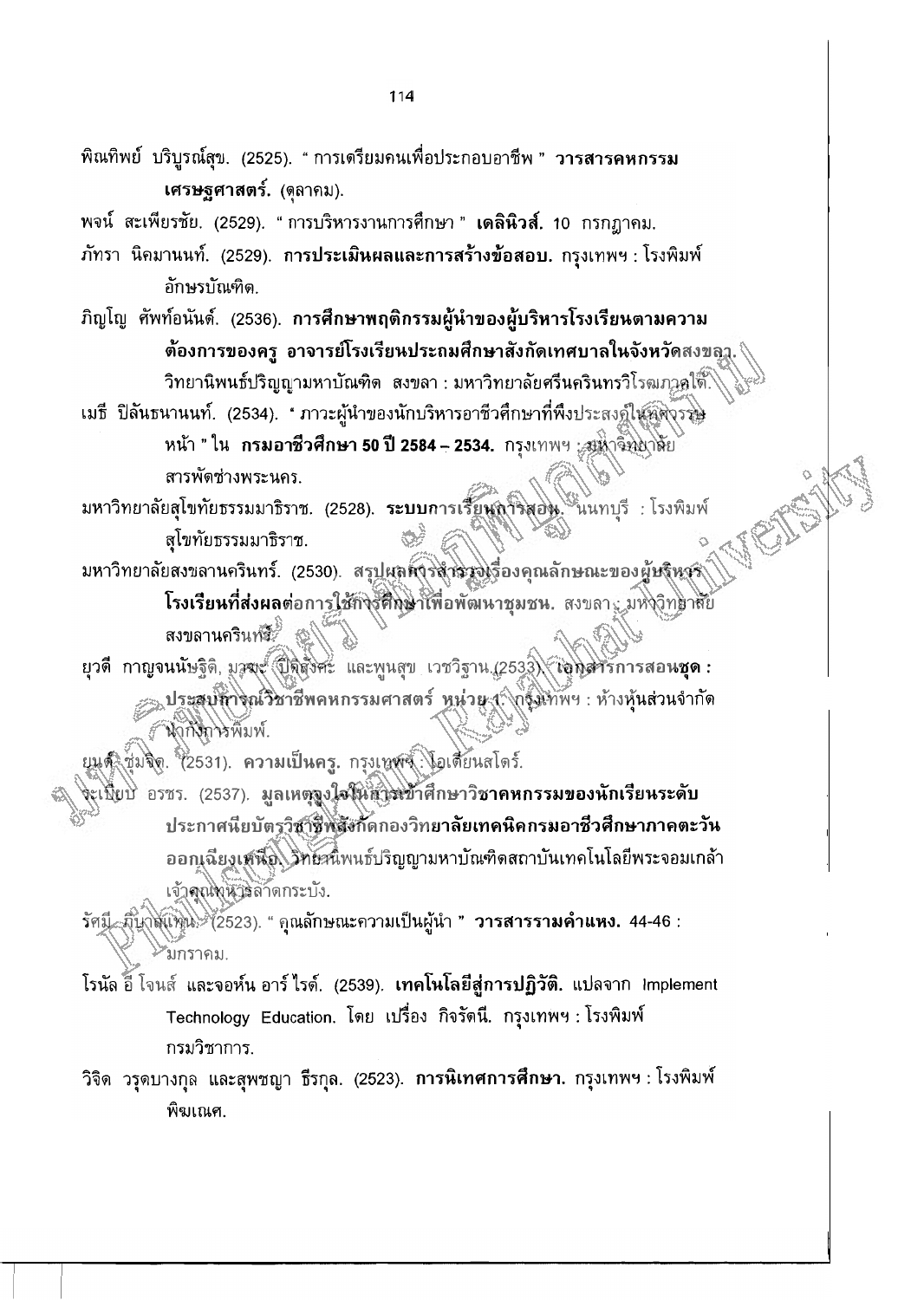ีวิทยาลัยครูสวนสุนันทา. (ม.ป.ป.) ความเป็นครู. กรุงเทพฯ : คณะครุศาสตร์วิทยาลัย สวนสุนันทา.

วินิจ เกตขำ และชาญชัย ศรีไสยเพชร. (2522). วิชาการศึกษา 121 หลักการสอนและ การเตรียมประสบการณ์ภาคปฏิบัติ. กรุงเทพฯ : สำนักพิมพ์โอเดียนสโตร์.

์วิราพร พงศอาจารย์. (2542). **ความรู้พื้นฐานเกี่ยวกับการวิจัย.** พิษณุโลก : สถาบัน ราชภัฏพิบูลสงคราม.

วิศาล รอตกำเนิด. (2543). การศึกษาพฤติกรรมผู้นำของผู้บริหารโรงเรียนตามทัศนะ ของผู้สอนโรงเรียนประถมศึกษา สังกัดเทศบาลเขตการศึกษา 7. วิทยามิพินธุ์ ปริญญามหาบัณฑิตสถาบันราชภัฏพิบูลสงครามพิษณุโลก.

สงัด อุทรานนท์. (2532). การจัดการเรียนการสอนอย่างมีระบบ. ภาศวิชาการปริหารคณะ TEMPETH ครุศาสตร์ จุฬาลงกรณ์มหาวิทยาลัย.

สนอง ศิริกุลวัฒนา. (2533). ครูมือสอบบรรจุครู สปชั้น สูรุงเฟิพฯ คุณพินอักษร. สนอง ศิริกุลวัฒนา. (2535). "สภาพปัญหาแล้ะแนวทำงางพัฒนาประเทศในอนาคต " แผนการศึกษาแห่งชาติ พุทธศักร์(ช 2525 และแผนพัฒนาการศึกษา แห่งชาติ ฉบับที่ 7 (2535-2539) กรุ๊งเทพฯ : คุณพินอักษร.

สันต์ ธรรมบำรุง. (2525) หลักสูตรโละการบริหารหลักสูตร. กรุงเทพฯ โกรียงศักดิ์ การพิมพ์*, ส* 

สันต์ ธรรมบำรุง (2527). หลักสูตรและการบริหารหลักสูติร (กรุงเทพฯ : โรงพิมพ์ ิ การสำสนา.

สวัสดิ์ rma. (2521). "ก่อนที่หลักสูตร พ.ศ.2521 จะนำเข้าสู่ชั้นเรียน." **วารสารสภาการ** ศึกษาแห่งชาติ. ( กุมกุลพันธ์ - มีน้ำคม 2521 ).

์สวัสดิ์ สายประเสริฐ, มงคล สำอังงค์ผัส และสมบูรณ์ **วัฒนพงศ์. ม.ป.ป. คู่มือสอบบรรจุ** เข้ารับราชกำรัดรู้ อิจจารย์ สปช. กรุงเทพฯ : พัฒนศึกษา.

สุจินต์ วิศวชีวนนุทั้ (2524). "การพัฒนาการสอนครูมัธยม " เอกสารประกอบวิชาพฤติ ้กิ่งริมการสอนมัธยมศึกษา มหาวิทยาลัยสุโขทัยธรรมมาธิราช หน่วยที่ 11. ้กรุงเทพฯ : โรงพิมพ์อัมรินทร์การพิมพ์.

สุพิณ บุญชางศ์. (2530). **หลักการสอน.** กรุงเทพฯ : คณะวิชาครุศาสตร์ วิทยาลัยสวนดุสิต. ี่สุภาพ ฉัตราภรณ์. (2526). <mark>การสอนคหกรรมศาสตร์.</mark> ภาควิชาอาชีวคณะศึกษาศาสตร์ มหาวิทยาลัยเกษตรศาสตร์.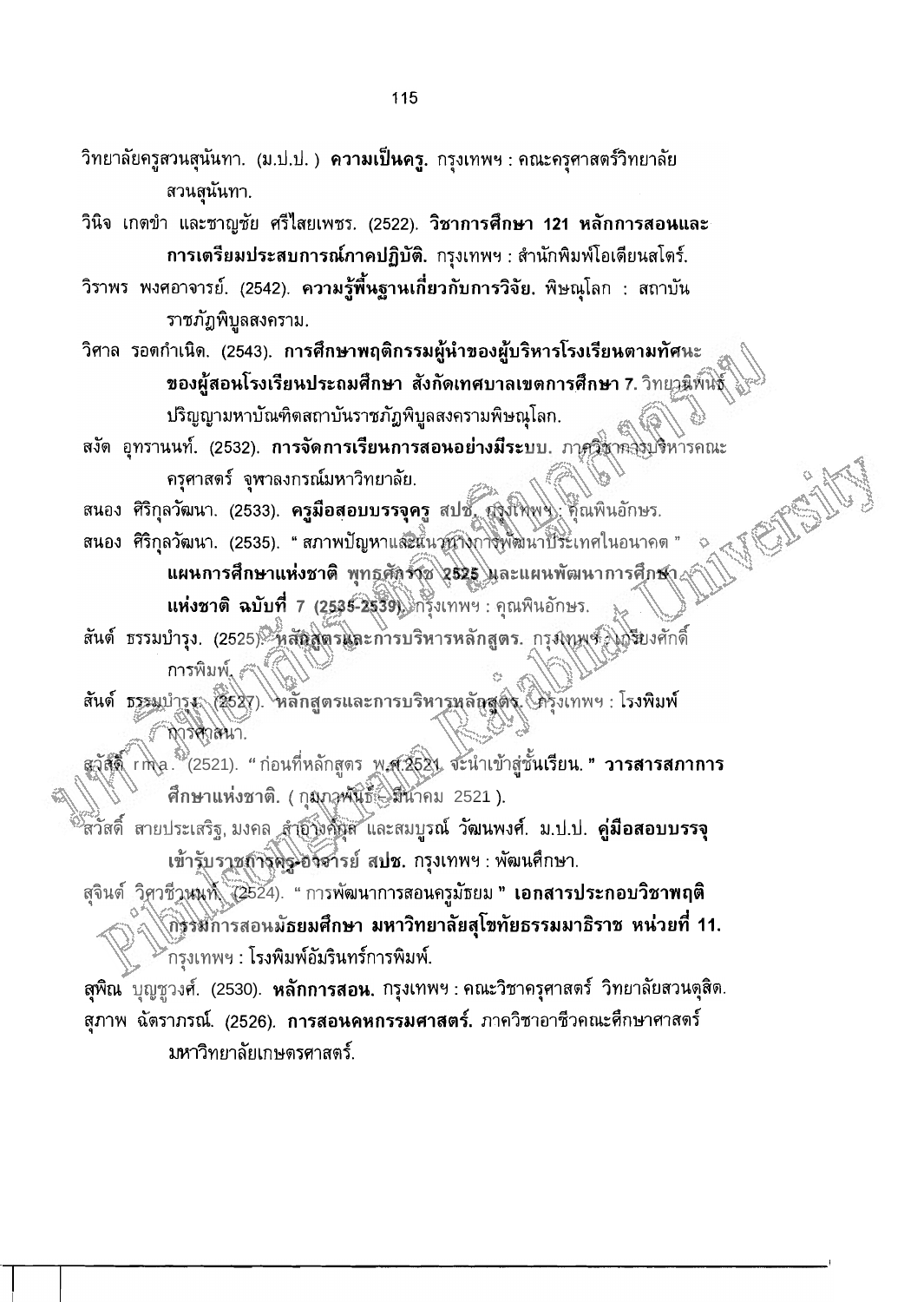สุภาพร กิตินันท์. (2543). การศึกษาบทบาทหน้าที่ของผู้บริหารศึกษาและครูตาม พระราชบัญญัติการศึกษาแห่งชาติ พุทธศักราช 2542 ตามความคิดเห็น ของผู้บริหารและครูโรงเรียนมัธยมศึกษา สังกัดกรมสามัญจังหวัดพิษณุโลก.

วิทยานิพนธ์ปริญญามหาบัณฑิตสถาบันราชภัฏพิบูลสงครามพิษณุโลก.

สุภาพร สามารถ. (2543). การศึกษาความต้องการพัฒนาครู อาจารย์คณะคหกรรมศาสตร์ วิทยาลัยอาชีวศึกษาในกาคตะวันออกเฉียงเหนือ. วิทยานิพนธ์ปริญญามหาบัณฑิต ิสถาบันเทคโนโลยีพระจอมเกล้าเจ้าคุณทหารลาตกระบัง.

สุมิตร คุณากร. (2523). **หลักสูตรและการสอน.** พิมพ์ครั้งที่ 4. กรุงเทพฯ : โรงพิมพ์ชว*ั*นฟิม<sup>เ</sup> สุรพันธ์ ดันศรีวงษ์. (2531). วิธ**ีสอน 1.** กรุงเทพฯ : สถาบันเทคโนโลยี่พระจอมต์<del>ตั้</del>ง พระนครเหนือ.

**SEARED** 

สุรพล ทองคลองไทร. (2525). "ภาวะผู้นำ-สร้างหรือทำคาย " มิตร์ศรี 22 กันยายน.

สุรศักดิ์ หลาบมาลา. (2532). "วิธีการสอนเพื่อการปฏิบัติซุ $\sqrt[3]{\mathfrak{g}^2}$ พิพิมพ์วันลักสูตร. มกราคม.

สุนทร จันทร์ศรี. (2530). **การประถ**มศึกษา: ที่รุงโทษย์ โมหาวิทยาลัยศรีนครินทร์จุโรฒ์ ประสานมิตร.

สมบัติ มหาเรศ. (2530). วิธีสอนทั่วไป. มหาสารคาม : มหาวิทยาลัยสรีนครินหรัวโรฒ มหาสารคามี

สำนักงานลูกแะกรรมสำจาการประถมศึกษาแห่งชาติ. (2542) กิจาเสริมสร้างขวัญและกำลัง ้ใจเพิ่ดหิคการประชาสัมพันธ์โรงเรียนการสร้างเสริมวินัยในโรงเรียน.

กรุ้งเทพฯ : สำนักงานคณะกรรมสุกังประถมศึกษาแห่งชาติ.

สำนักงานคณะกรรมการการศึกษาเอสซน. (2531). การ**บริหารโรงเรียนเอกชน.** กรุงเทพฯ : คุรุสภาลาดพร้าว (

สำนักนายกรัฐมนตรี... (2538) สิรุปรายงา**นเรื่อง "ประสิทธิภาพของการอาชีวศึกษา".** ชำนักงิ้งนัติณะกรรมการการศึกษาแห่งชาติ, สิงหาคม.

อนันต์ ฟุริสิสิตร์กุล. (2530). **การเป็นผู้นำชุมชน.** สงขลา : คณะศึกษาศาสตร์ มหาวิทยาลัยศรีนครินทรวิโรฒ สงขลา.

้อนันด์ ศรีโสภา. (2525). **การวัดผล.** พิมพ์ครั้งที่ 3. กรุงเทพฯ : โรงพิมพ์ไทยวัฒนาพานิช. อรุณ รักธรรม. (2527). **หลักมนุษยธรรมการบริหาร.** กรุงเทพฯ : โอเตียนสโตร์. อัจนา ตันฑ์วรกุล. (2539). **หน่วยศึกษานิเทศก์กรมอาชีวศึกษา.** "การวิเคราะห์เพื่อ พัฒนาการจัดการศึกษาและการแนะแนวอาชีพประเภทคหกรรมให้สอดคล้อง

กับเศรษฐกิจและสังคมยุคปัจจุบัน ".